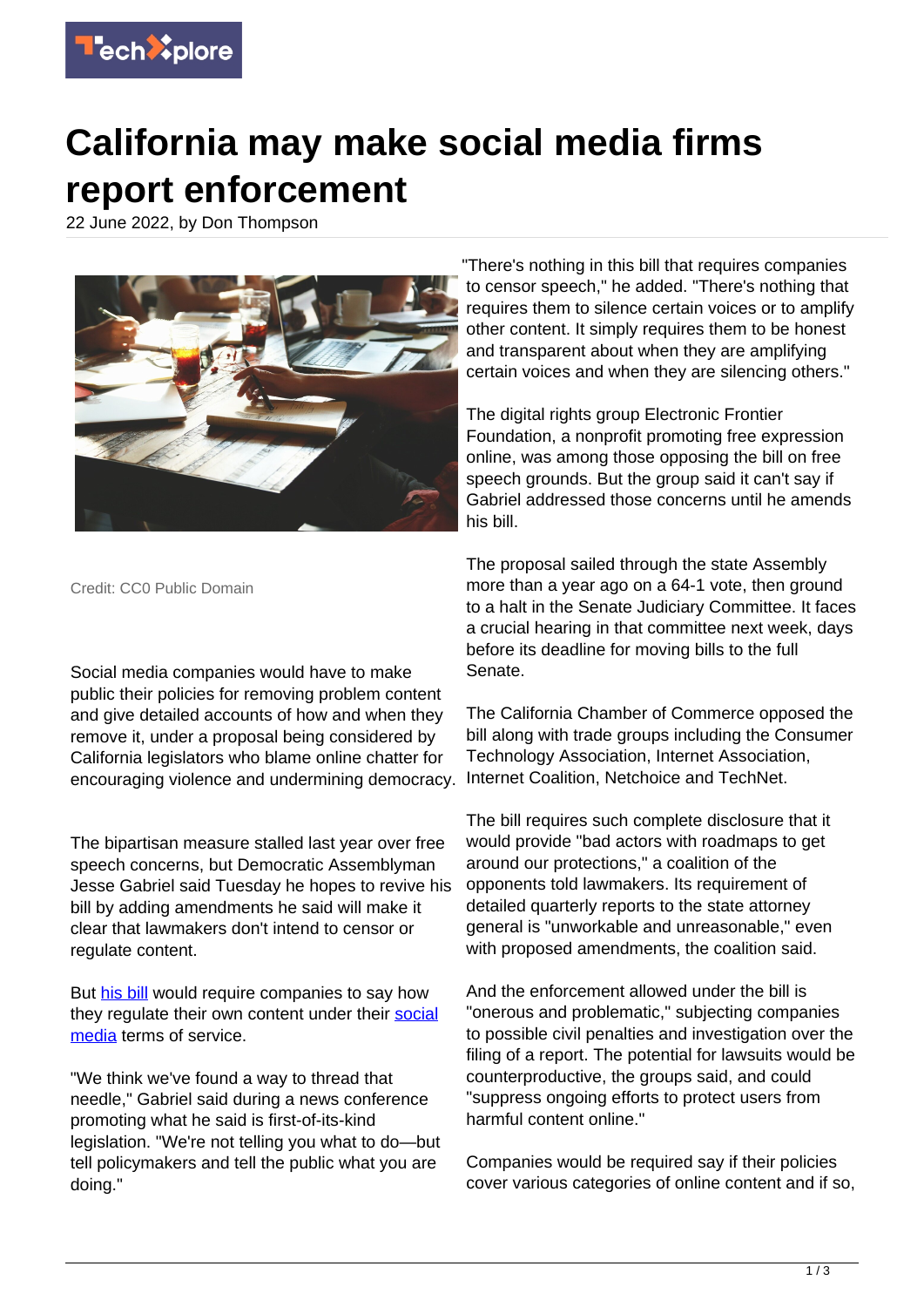

how they enforce those policies in each category, how quickly and how often, all broken down by how it was shared—for instance by text, video or images. © 2022 The Associated Press. All rights reserved. posts removed.

Categories would include hate or racist speech; extremism or radicalization; disinformation or misinformation; harassment; and foreign political interference. They would have to say how many items were flagged, how many resulted in some action, and how often those items were viewed and shared.

"Consumers—all of us as we're looking at our [social media feeds](https://techxplore.com/tags/social+media+feeds/)—deserve to know how social [media](https://techxplore.com/tags/media/) is amplifying and spreading hate and misinformation and disinformation, and unfortunately even fomenting violence in our society," said Democratic Sen. Richard Pan, who heads the California Asian & Pacific Islander Legislative Caucus that has seen harassment grow during the coronavirus pandemic.

"They know what their algorithms do. We don't know," Pan added. "We need to know what's going on inside that black box. We need to know what those billions of dollars they've invested in researching how we think actually drives the decisions they make."

Gabriel said that as the home to many [social media](https://techxplore.com/tags/social+media+companies/) [companies,](https://techxplore.com/tags/social+media+companies/) "California has a special obligation and a special opportunity to lead" at a time when federal politicians "can't even agree on what day of the week it is."

Advocates and the companies themselves agree that whatever California does will become a model for the rest of the nation, as have many of its other policies, Gabriel said.

The **bill** is one of several addressing social media that are moving through the Legislature this year. Among them is one that would allow parents to sue [social media platforms](https://techxplore.com/tags/social+media+platforms/) alleging harm to children who have become addicted to online content. Another would require online companies to meet certain standards if they [market to children.](https://leginfo.legislature.ca.gov/faces/billNavClient.xhtml?bill_id=202120220AB2273)

Another would allow Californians targeted in violent social media posts to [seek a court order](https://leginfo.legislature.ca.gov/faces/billNavClient.xhtml?bill_id=202120220SB1056) to have the

This material may not be published, broadcast, rewritten or redistributed without permission.